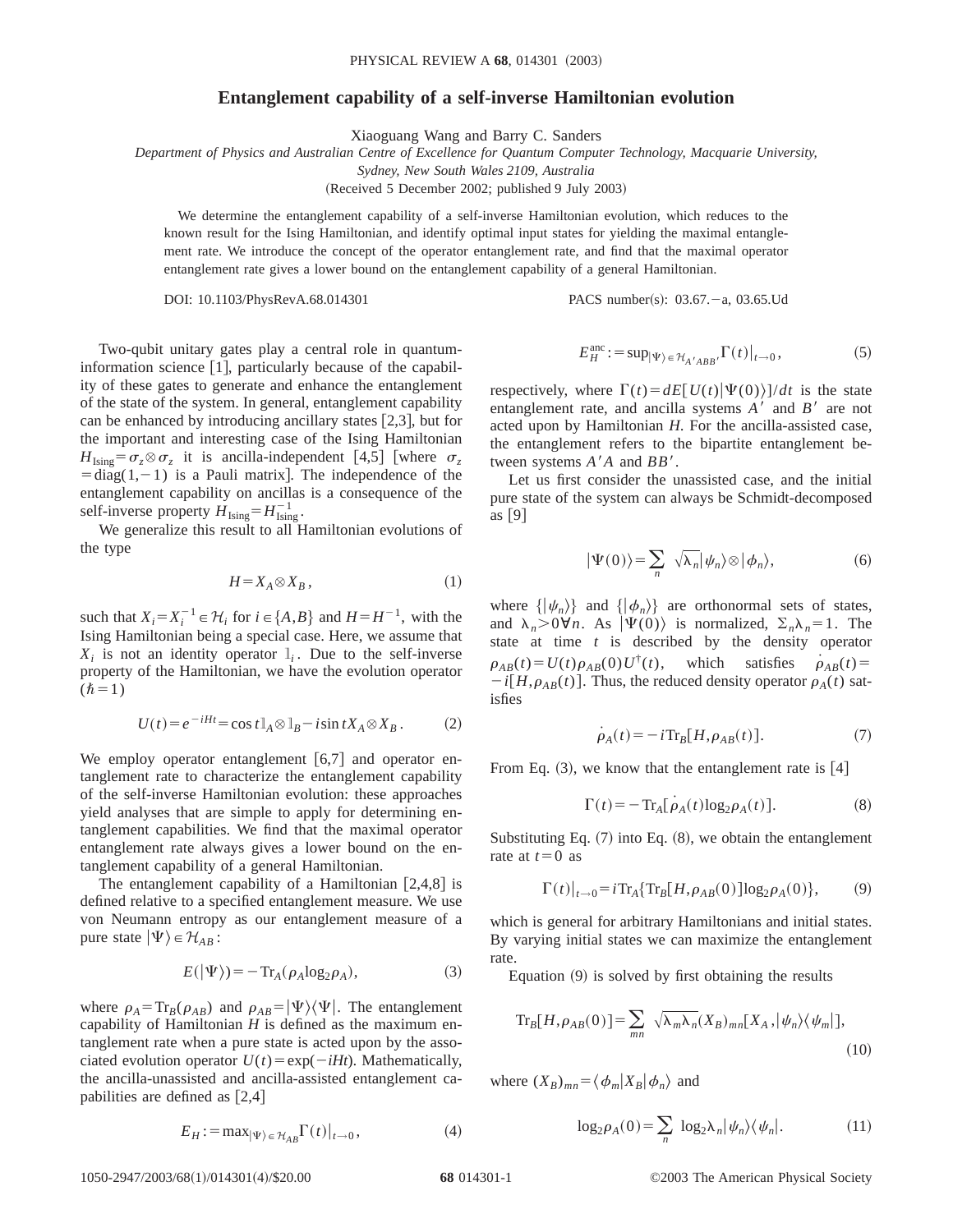The entanglement rate at  $t=0$  for our Hamiltonian *H* is then given by

$$
\Gamma(t)|_{t\to 0} = i \sum_{mn} \sqrt{\lambda_m \lambda_n} \log_2 \frac{\lambda_m}{\lambda_n} (X_A)_{mn} (X_B)_{mn}, \quad (12)
$$

where  $(X_A)_{mn} = \langle \psi_m | X_A | \psi_n \rangle$ .

From Eq.  $(12)$ , we obtain an upper bound for the entanglement rate

$$
\Gamma(t)|_{t\to 0} \leq \sum_{mn} \sqrt{\lambda_m \lambda_n} \left| \log_2 \frac{\lambda_m}{\lambda_n} \right| |(X_A)_{mn}| |(X_B)_{mn}|
$$
  
\n
$$
= \sum_{mn} (\lambda_m + \lambda_n) \sqrt{\frac{\lambda_m}{\lambda_m + \lambda_n}} \frac{\lambda_n}{\lambda_m + \lambda_n} \left| \log_2 \frac{\lambda_m}{\lambda_n} \right|
$$
  
\n
$$
\times |(X_A)_{mn}| |(X_B)_{mn}|
$$
  
\n
$$
\leq \frac{\beta}{2} \sum_{mn} (\lambda_m + \lambda_n) |(X_A)_{mn}| |(X_B)_{mn}|
$$
  
\n
$$
\leq \frac{\beta}{4} \sum_{mn} (\lambda_m + \lambda_n) [|(X_A)_{mn}|^2 + |(X_B)_{mn}|^2] = \beta,
$$
  
\n(13)

where

$$
\beta = 2 \max_{x \in [0,1]} \sqrt{x(1-x)} \log_2[x/(1-x)]
$$
  
=  $2\sqrt{x_0(1-x_0)} \log_2[x_0/(1-x_0)] \approx 1.9123,$  (14)

and  $x_0$ =0.9128. The first line simply follows from the triangle inequality, the second and third lines from Ref. [4], and the fourth line from the inequality  $2|ab| \leq |a|^2 + |b|^2$  for any complex numbers *a* and *b*. Finally, the last line results from the self-inverse properties of  $X_A$  and  $X_B$ . To see this, let us examine the sum  $\sum_{mn} \lambda_m |(X_A)_{mn}|^2 = \sum_{mn} \lambda_m (X_A)_{mn} (X_A)^*_{mn}$  $=\sum_{m} \lambda_m \sum_{n} (X_A)_{mn}(X_A)_{nm} = 1$ , where the second equality results from the Hermitian property of  $X_A$ , and the last equality from the self-inverse property  $X_A = (X_A)^{-1}$ . We have seen that the self-inverse property is essential to obtain the upper bound  $\beta$ . Another feature of Eq. (13) is that the result is applicable to any pure state with or without ancillas. Therefore, the upper bound  $\beta$  is *ancilla independent*. Next, we show that the upper bound can be saturated by optimal input states.

Since the self-inverse operators  $X_i$ ,  $i \in \{A, B\}$  satisfy  $X_i^2$  $=1$ , the eigenvalues of  $X_i$  are  $\pm 1$  with the corresponding eigenstates (possibly degenerate) denoted by  $|\pm\rangle$ <sub>*i*</sub>. Then, we construct the optimal input states given by

$$
|\Psi(0)\rangle = \frac{\sqrt{x_0}}{2} (|+\rangle_A + |-\rangle_A) \otimes (|+\rangle_B + |-\rangle_B)
$$
  
+ 
$$
\frac{i\sqrt{1-x_0}}{2} (|+\rangle_A - |-\rangle_A) \otimes (|+\rangle_B - |-\rangle_B).
$$
 (15)

This state is of Schmidt form with Schmidt number 2. From Eqs. (12) and (14), we obtain  $\Gamma(t)|_{t\to 0} = \beta$ . Therefore, we can always find the optimal input states for which

$$
E_H = E_H^{\text{anc}} = \beta.
$$
 (16)

Result  $(16)$  extends results for the Ising Hamiltonian [2,4], and we do not restrict the dimension of Hilbert spaces upon which the self-inverse operators  $X_A$  and  $X_B$  act. The Hilbert space can be finite dimensional or infinite dimensional.

Self-inverse Hamiltonians not only exhibit entanglement capability but are also physically meaningful. As an example of a physical system with an optimal input state and a maximal entanglement rate  $\beta$ , we consider a spin-*j* system with a  $(2 j + 1)$ -dimensional space spanned by basis states  $\{|n\rangle_i$  $\equiv |j; n-j\rangle, n=0,1, \ldots, 2j\}.$  We define a number operator  $\mathcal{N}=J_z+j$  of the spin-*j* system satisfying  $\mathcal{N}|n\rangle_i=n|n\rangle_i$ . Here, commutators for  $J<sub>z</sub>$  and ladder operators  $J<sub>+</sub>$  satisfy the su(2) algebra  $[J_7, J_{\pm}] = \pm J_{\pm}$ ,  $[J_+, J_-] = 2J_7$ . Then, using the number operators, we construct the self-inverse interaction Hamiltonian

$$
H_1 = (-1)^{\mathcal{N}} \otimes (-1)^{\mathcal{N}},\tag{17}
$$

where  $(-1)^N$  is a parity operator of the system. This kind of Hamiltonian is realizable in physical systems [10]. From Eq.  $(17)$ , we see that Hamiltonian  $H_1$  reduces to the Ising Hamiltonian  $H_{\text{Ising}}$  for the case of  $j=1/2$ . When the dimension *d*  $=2j+1$  is even, i.e., *j* is a half integer, Hamiltonian  $H_1$  is equivalent to the Ising Hamiltonian in the sense that the operator  $(-1)^N$  can be written as  $l_{d/2} \otimes \sigma_z$ , where  $l_N$  denotes the  $N \times N$  identity matrix. For integer *j*, Hamiltonian  $H_1$  is not equivalent to the Ising Hamiltonian.

Let us consider the  $SU(2)$  entangled coherent state  $(ECS)$ [11]  $|\eta\rangle$ <sub>ECS</sub> as an input state,

$$
|\eta\rangle_{\text{ECS}} = \sqrt{x_0}|\eta\rangle \otimes |\eta\rangle + i\sqrt{1-x_0} - \eta\rangle \otimes |\eta\rangle, \quad (18)
$$

where  $|\eta\rangle = \exp(\eta J_+ - \eta^* J_-)|0\rangle_i$  is the SU(2) or spin coherent state (SCS) [12] and  $\eta$  is complex with unit modulus. From Eq. (12) and the identity  $(-1)^{\mathcal{N}}|\eta\rangle = |-\eta\rangle$ , it is straightforward to show that the  $SU(2)$  ECS is the optimal input state which yields the maximal entanglement rate  $\beta$ .

The above analysis is restricted to finite equaldimensional composite systems, but this limitation is convenient, not essential. Consider the harmonic oscillator with an infinite-dimensional Hilbert space. The operator  $a^{\dagger}a$  is the number operator, where  $a^{\dagger}(a)$  is the creation (annihilation) operator. We can have the Hamiltonians  $H_2$  $= (-1)^{\sqrt{6}} \otimes (-1)^{a^{\top}a}$  and  $H_3 = (-1)^{a^{\top}a} \otimes (-1)^{a^{\top}a}$ . By noting that the SCS can be realized in the Fock space as the binomial state  $[13]$ , the optimal input states for Hamiltonians  $H_2$  and  $H_3$  are directly obtained by appropriately replacing SCS with the binomial state in the  $SU(2)$  ECS  $(18)$ .

Although, in general, one cannot expect an entangled state to be generated by a Hamiltonian evolution from a product state, in this spin system the optimal input state  $|\eta\rangle_{\text{ECS}}$  can be generated by the Hamiltonian  $-H_1$  from the product state  $|\eta\rangle\otimes |\eta\rangle$ . Mathematically,  $|\eta\rangle_{\rm ECS}=\exp(iH_1t)|\eta\rangle\otimes |\eta\rangle$  with  $x_0 = \cos^2 t$ . This fact and the ancilla independence of the self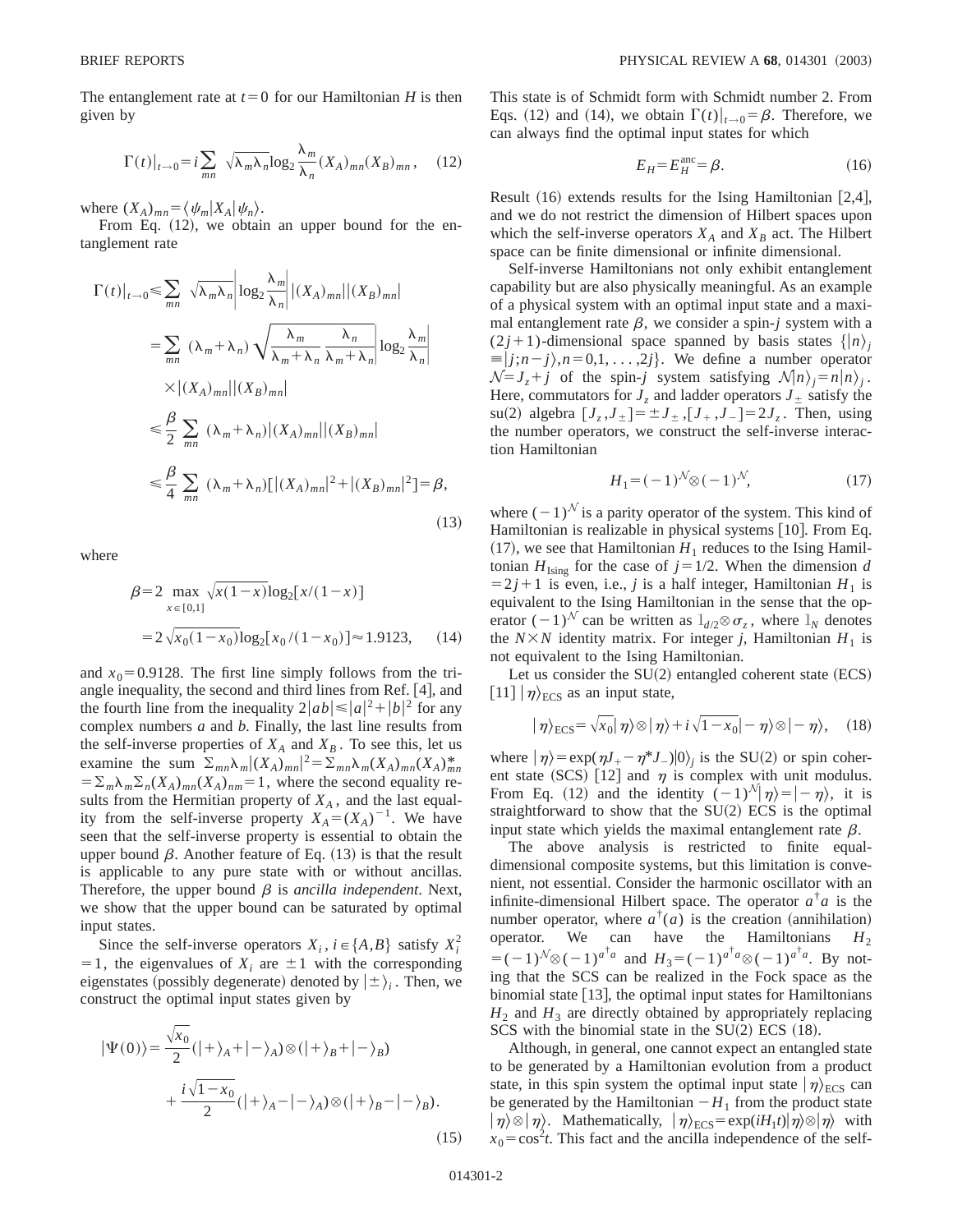inverse Hamiltonian entanglement capability suggest that the entanglement capability depends more on the Hamiltonian and the associated unitary operator. Next, we demonstrate this character by introducing the entanglement rate for operator  $U(t)$ , and give the result that the entanglement capability of Hamiltonian  $H_1$  is equal to the maximal operator entanglement rate for the associated unitary operator.

We review operator entanglement introduced in Ref. [6]. Note that the linear operators over  $\mathcal{H}_d$  (finite *d*) also form a  $d^2$ -dimensional Hilbert space denoted by  $\mathcal{H}_{d^2}^{\text{HS}}$ , and the corresponding scalar product between two operators *X* and *Y* is given by the Hilbert-Schmidt product  $\langle X, Y \rangle := \text{Tr}(X^{\dagger}Y)$ , and  $||X||_{HS} = \langle X, X \rangle$ . Then, the operator acting on  $\mathcal{H}_{d_1} \otimes \mathcal{H}_{d_2}$  can be considered as a state on the composite Hilbert space  $\mathcal{H}_{d_1^2}^{HS} \otimes \mathcal{H}_{d_2^2}^{HS}$ , and the operator entanglement can be defined as the entanglement of that state.

Any unitary operator *V* acting on  $\mathcal{H}_{d_1} \otimes \mathcal{H}_{d_2}$  may be Schmidt decomposed as Ref. [7]  $V = \sum_{n} s_n A_n \otimes B_n$ , where  $s_n > 0 \forall n$  and  $A_n$  and  $B_n$  are orthonormal operator bases for systems 1 and 2. From the Schmidt form, the entanglement of a unitary operator *V* is determined to be  $\mathcal{E}(V)$  =  $-\sum_{l} s_l^2/(d_1d_2)\log_2[s_l^2/(d_1d_2)],$  where the factor  $1/(d_1d_2)$ arises from normalization of the unitary operator. We can think of the operator entanglement as a strength measure of the operator  $\lceil 7 \rceil$ .

If we consider the unitary operator  $U(t)$ , the operator entanglement  $\mathcal{E}[U(t)]$  becomes a time-dependent function. Analogous to the definition of the state entanglement rate  $[2]$ , it is natural to define the operator entanglement rate at a certain time of interaction and the maximal entanglement rate

$$
R(t) := d\mathcal{E}[U(t)]/dt, \quad R_{\text{max}} := \max_{t} R(t), \quad (19)
$$

respectively, where the maximization is over all time *t*. At certain times, the entanglement rate becomes maximal.

The operator entanglement of an arbitrary unitary operator *V* is equal to the entanglement of the state  $V(\vert \Phi \rangle_{A^{\prime}A}$  $\otimes |\Phi\rangle_{BB'}$ ) [7],

$$
\mathcal{E}(V) = E[V(|\Phi\rangle_{A'A} \otimes |\Phi\rangle_{BB'})],
$$
 (20)

where

$$
|\Phi\rangle_{A'A} = \sum_{n=0}^{d_1 - 1} |n\rangle_{A'} \otimes |n\rangle_A \in \mathcal{H}_{d_1} \otimes \mathcal{H}_{d_1},
$$
 (21)

$$
|\Phi\rangle_{BB'} = \sum_{n=0}^{d_2 - 1} |n\rangle_B \otimes |n\rangle_{B'} \in \mathcal{H}_{d_2} \otimes \mathcal{H}_{d_2}
$$
 (22)

are maximally entangled states. Equation  $(20)$  shows a direct relation between operator entanglement and state entanglement. Note that here dimension  $d_1$  can differ from dimension  $d_2$ . From Eq.  $(20)$ , we immediately have a relation between the operator entanglement rate and the state entanglement rate, given by

$$
R(t) = \Gamma(t) = \dot{E}[U(t)(\vert \Phi \rangle_{A'A} \otimes \vert \Phi \rangle_{BB'})]. \tag{23}
$$

From Eq.  $(23)$ , we find that the maximal operator entanglement rate gives a lower bound for the entanglement capability of a general Hamiltonian, which is the infinitesimal version of the one that the operator entanglement gives at a lower bound of the entanglement capability of a unitary operator  $|7|$ .

Having defined the operator entanglement rate, let us study the maximal operator entanglement rate  $R_{\text{max}}$  of the evolution operator associated with Hamiltonian  $H_1$  with dimension  $d=2j+1$ , an even number [14]. The associated unitary operator is in the Schmidt form

$$
U_1(t) = \cos t \, I_d \otimes I_d - i \sin t (-1)^{\mathcal{N}} \otimes (-1)^{\mathcal{N}}.
$$
 (24)

From the above equation, the operator entanglement and operator entanglement rate are given by

$$
\mathcal{E}[U_1(t)] = -\cos^2 t \log_2 \cos^2 t - \sin^2 t \log_2 \sin^2 t,\qquad(25)
$$

$$
R(t) = R[U_1(t)] = \sin(2t)\log_2(\cot^2 t),
$$
 (26)

respectively. The above equation shows that the operator entanglement rate is a periodic function of time *t*; hence, we can maximize over one period. It is straightforward to find that at time  $t=0.2932$ , the entanglement rate reaches its maximum value, i.e.,

$$
R_{\text{max}} = \beta. \tag{27}
$$

Comparing Eqs.  $(16)$  and  $(27)$ , we conclude that the entanglement capability of Hamiltonian  $H_1$  is equal to the maximum operator entanglement rate of the associated unitary operator  $exp(-iH_1t)$ . Therefore, the entanglement capability of the self-inverse Hamiltonian is inherent in the evolution operator in the sense that it can be solely determined by the evolution operator, irrespective of states.

More generally, there is interest in the entanglement capability of quantum operators, not just Hamiltonians  $\left[3,15-\right]$ 21]. Here, we analyze the entanglement capability of the unitary operator generated by the self-inverse Hamiltonian *H*  $(2)$ . We quantify the entanglement capability of a unitary operator *U* by the maximum entanglement which a unitary operator can create, given an initial product state  $[3]$ :

$$
E_U = \sup_{|\gamma\rangle, |\delta\rangle} E(U|\gamma\rangle \otimes |\delta\rangle), \tag{28}
$$

where  $|\gamma\rangle \in \mathcal{H}_{A'A}$  and  $|\delta\rangle \in \mathcal{H}_{BB'}$ , namely, we include ancillas. For unitary operator  $U(t)$ , we immediately obtain

$$
E_{U(t)} = \sup_{|\gamma\rangle, |\delta\rangle} E[U(t)|\gamma\rangle \otimes |\delta\rangle] = \sup_{|\gamma\rangle, |\delta\rangle} E[\Psi(t)\rangle],
$$
\n(29)

$$
|\Psi(t)\rangle = \cos t|\gamma\rangle \otimes |\delta\rangle - i\sin t|\overline{\gamma}\rangle|\overline{\delta}\rangle, \tag{30}
$$

with normalized states  $|\overline{\gamma}\rangle = X_A |\gamma\rangle$  and  $|\overline{\delta}\rangle = X_B |\delta\rangle$ .

State (30) belongs to a class of bipartite entangled states discussed in Ref.  $[22]$ . To quantify the entanglement of this state, we can use the standard entanglement measure, namely, the entropy of entanglement. However, for conve